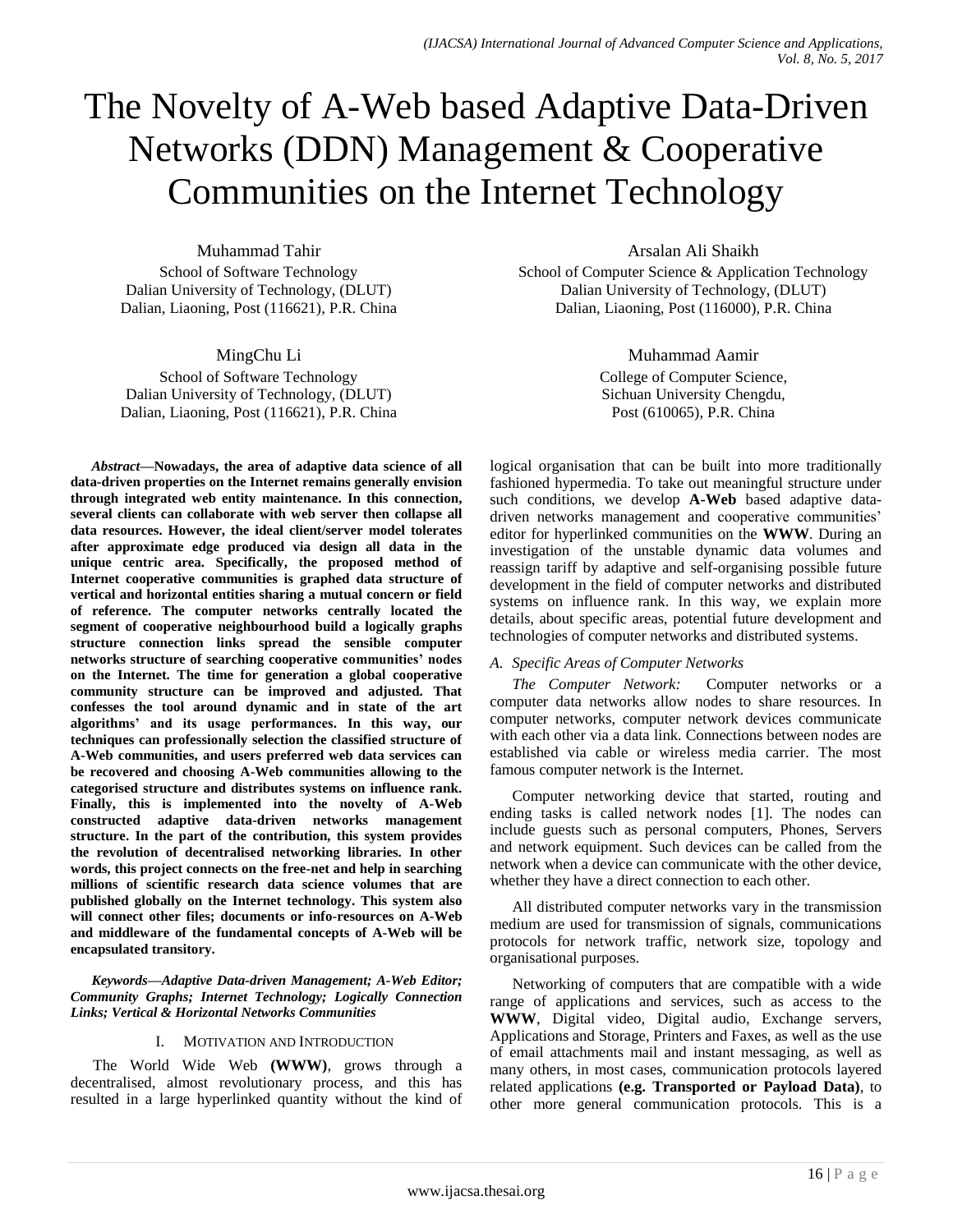formidable collection of information technology that requires specialised networks management, to this work reliably.

*Computer Networks Properties* Computer networks enable social communication, which allows users to share information effectively and simply, facilitating access to storage shared information is a central feature of many networks. The network permits distribution of files, data and additional information that permits legal users to access information stored on further computers on the network. Share networks and network computer resources. Users can receive and use resources such as network devices, print a document on a shared network printer. Distributed systems use computer resources in a network to perform tasks. A computer network can be used by hackers to distribute viruses or worms on devices connected to the network or to prevent access to these devices via network attacks as Denial-of-Service **(DOS)**.

*Packet Communications Networks* The data packets or networks packets are formatted unit of data-driven, **e.g.** List of bits or bytes usually from several tens to several kilobytes is transferred to packet-sharing networks. Package-based networks data is formatted in packages sent over the network to the destination. When they arrive, they arrive together in their novel communication. The packet throughput of the transfer medium can be better distributed among users if the network changes are used. When a user does not forward packets, the connection may be packed with other users, so the cost can be distributed with relatively small interference if the relationship is not excessive.

The package consists of two types of data: (1) control information, and (2) user data **(Payload)**. The control information provides data required network for the delivery of users data, **e.g.** Source address and destination **(URL)**, an error detection code and sequence information. As a rule, information management is stored in packet heads and trailers, among which are utility data. The route often the package must pass through the network, not immediately available. In this case, the package is in the queue and waits until the link will not be free.

*Potential Future Development and Technologies of Computer Networks* The communication system is growing fast every day, making information exchange a million times better than before. Mobile computing and networks nowadays, exploit on mechanism day by day. They introduce new technology, tested and used in smart machines that make our next generation networks and the future era of modern technology one step closer. The Internet has also improved in accordance with the information age. At the same time, network types are being added during the development of computer networks, **i.e. 5G**, communication as the best friend of new men [2].

# *B. Intention of Distributed Systems and Potential Future Development and Technologies*

The distributed systems comprise of multiple computers that communicate terminated a network to synchronise activities and developments with general application. In recent years, technology systems gained great interest in the explosion of the Internet and other systems of online services and

distribution. By **Deep-Learning,** methods such as Inter-device interaction and remote calls, Name service, Encryption protection, Distributed file systems, Data duplication and mechanisms distributed operations provides infrastructure runtime application support methods advanced networked applications [3].

The predominant model of the Web is yet thought to be the traditional client-server architecture. However, application development for distributed systems is now more and more support middleware through the use of software infrastructure, **e.g. CORBA**, which provides higher level abstractions, such as distributed collective things and facilities, as well as safe communication, verification, green sides and permanent storage mechanism. In the upcoming future, distributed application platform will provide Mobile maintenance programs, Multimedia data flow, End users and Smart device flexibility, networks and spontaneous. Scalability, service quality and reliability, partial error in a component, will be the most important issues.

It is obvious that the transition to large scale systems has taken place in recent years. Not only is the Internet and **(WWW)**. The underlying protocols, but at an advanced level, the standard platform, which performs certain distributed applications. Here is the Internet or a global intranet and resources are considered to be the global environment, where the calculation. Therefore, higher level protocols and standards such as **XML**, are part of research centre distributed systems, while low-level issues, such as web operating systems **(WOS)**, features become less important. The rapid development of networks and computer technology combined with the exponential growth of information and services on the Internet will soon lead to hundreds of millions of people having fast access to a huge amount of information about Personal Systems, Workstations, Colleges and Smart homes, Smart televisions , Smart devices, Monitors and Vehicle panels from anywhere in the World [4].

The task of distributed system technology provides the soft and safe framework for the large-scale systems that applicable the requirements of developers, end users, and network service providers. Consider into the future, the fundamental procedure in distributed systems will be part of a new field called **Ubiquitous-Computing**. The range of view ubiquitous computing or **Pervasive–Computing**, sometimes called in a sense is a point of the Internet circumstance and the phenomenon of cellular spread, what we see today in the future, it represents communication billion intelligent devices that form a global distribution system several magnitudes larger than the Internet today's [5].

Finally, its outcomes are a large amount better scale of arranged advanced structure than that has usually been implicit. Through growing significance of the Internet as a medium for communication and data processing is also quality uniqueness such as accessibility, dependability and safety measures increasingly important. This applies, in particular, to use in the **E-Business**, and other commercial applications [6]. Large computer networks, such as the Internet, are mostly used in a client-server or broker systems organised. The central body, **i.e.**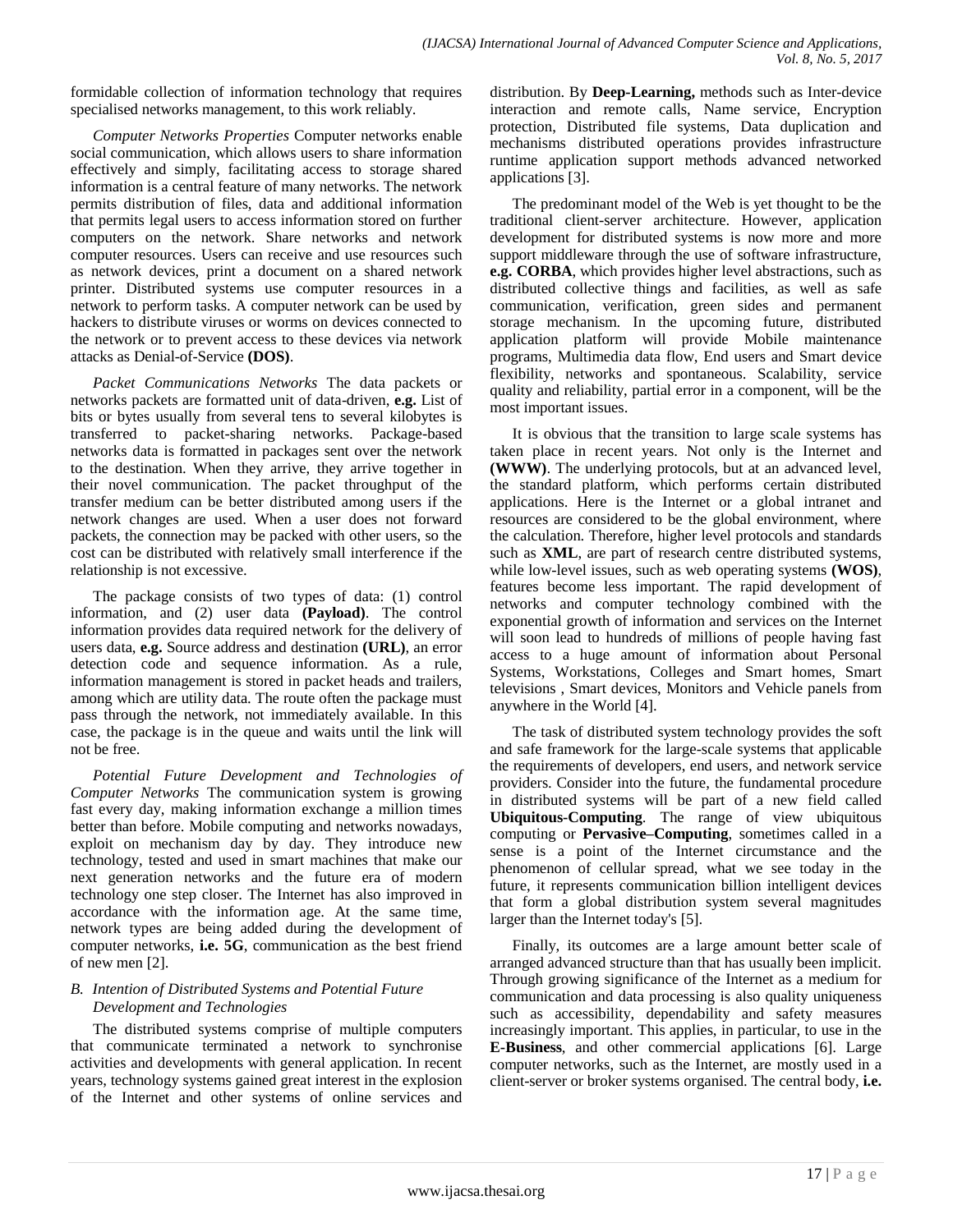the broker or server makes it the vulnerability of the system. The quality characteristics mentioned above cannot be secured.

The central system problems are multi-dimensional. Presently, thousands of documents are available on the web that refers to other documents or information sources. These related documents are currently plotted as the physical structure of the concealed physical network that allows the user to drive across documents distributed through the Internet. The lack of **WWW**, the structure is relatively fixed and cannot adapt to the desires of the individual end user. In addition, it is easier to discover each available new information on the Internet. The new content of optimisation search engines is frequently out-of-date as well as do not comprise all of the accessible resources [7].

To, defeat these issues, we are creating a modern structure, that on the one hand, might be adjusted to the needs of individuals of each client, as well as to ensure the effective management of information. There are always Web **-**users with common interests or a shared workspace. Those end users are feasible responsive in the matching information these users facing crowd source are usually referred to as data community [8], [9].

Certainly, you can search information about other users of machines within the community. Therefore, end users could be capable via **"Communicates"** with new end users and adjust the framework of the chart for its own purposes. In place of an established framework of joining among documents on the **WWW** that will form a computer network of clients that may be changed for all clients. For achieving that plan there must be a personal connection for each user. As a consequence, communication tasks are supported. Now the user would be in a position to provide his personal information, which makes that available via a communication inspiration. On the other hand, the **"Members"** has the same type of communication applications that can gain access to information on another all new users of computers. Those connected links are a combination of **"IP- address"** of the computers, and a bit datadriven knowledge in gathering pipeline.

The **"IP-address"** is a prerequisite for networks contact through the team viewer distant inspiration and could be there stored sectional during the direction of the community store or in the area of the store. After a time, each user knows the **"IP**address" of some other user's community. These build good relations with the community communication graphs demons as nodes and link the region, which stores a number of links on each machine. Networks community structure can be used for the implementation of effective information data management tools. Available information can be distributed within the community very quickly and the request is dispatched by the client can react fast.

By utilising the network structure of the community, which was created by referencing, stored near the store for each node.

## II. PROBLEM STATEMENT & THE NEW CONCEPT OF A-WEB

In this section, we introduce **A-Web** based necessary notations process and its assumptions are presented.

*A. The Data Availability* 

The networks load may in the course of vary significantly one day. Sometimes, the server is mostly not responding quickly. Then what can lead to restrictions during peak able to automatically adapt to the current conditions. The response times can vary greatly also depending on the load. If the server or network is overloaded, it can suspend even relevant service temporarily [10].

## *B. The Data Protection*

A failure of central authority has in most cases also a failure of the respective service result. Thus, the security of the system, **e.g.** by Denial-of-Service **(DOS)**, attacks threatened. The fault tolerance is in such a client-server system is usually not guaranteed. As already mentioned an error occurs in turn, all centrally held resources can no longer be available.

Topicality central catalogues, databases or other data files are usually very large and therefore not easy to maintain. An example of this is the lists of **Web Search Engines**, because these are incomplete and not always up to date, as sufficient frequent update is not possible.

# *C. The Data Novelty*

The Internet, specifically the **WWW**, for gaining procurement and the exchange of information is becoming increasingly important. It currently consists of approximately four billion pages with a strong growth trend [11]. There is almost no structuring of the documents and by the frequent adding and removing pages, it is also subject to constant change. Therefore, research has available on search engines that have already been described above; the disadvantage of this is that they are not always satisfactory because of the size of the data sets work.

A solution for the described problems is the use of distributed concepts in the network environment. Distributed systems are characterised by the fact that they have no central server, data etc. And they all have information and services that are system offered and distributed to all members. This also applies to the sequence regarding the dimension and formation of the whole system. They are confined within special warehouses stored [12]. With this approach, a very high flexibility and fault tolerance can be achieved, when a node fails, only a small portion of the resources will be lost. In addition, this may also be presented on other nodes. Adding a new node is not difficult because there is no need to update central system information [13].

# *D. The New Concept of A-Web*

The goal is to ensure **A-Web** middleware for reliable information in the communities. In this connection, to introduce new plans and algorithms, utilising the structure of the logical network community is significant. Both communities stand heterogeneous and changing the framework of the entire computer system is changed as the time link passes no one has knowledge or the information about the framework that it is saved with the nodes. All nodes contain both the community enlightenments on any bit from the entire framework. However, each division would be capable to novelty the data they provide to everything new end users, and in reverse. The resolution of that point at issue is the communication line [14]. Indeed, a communication line holds a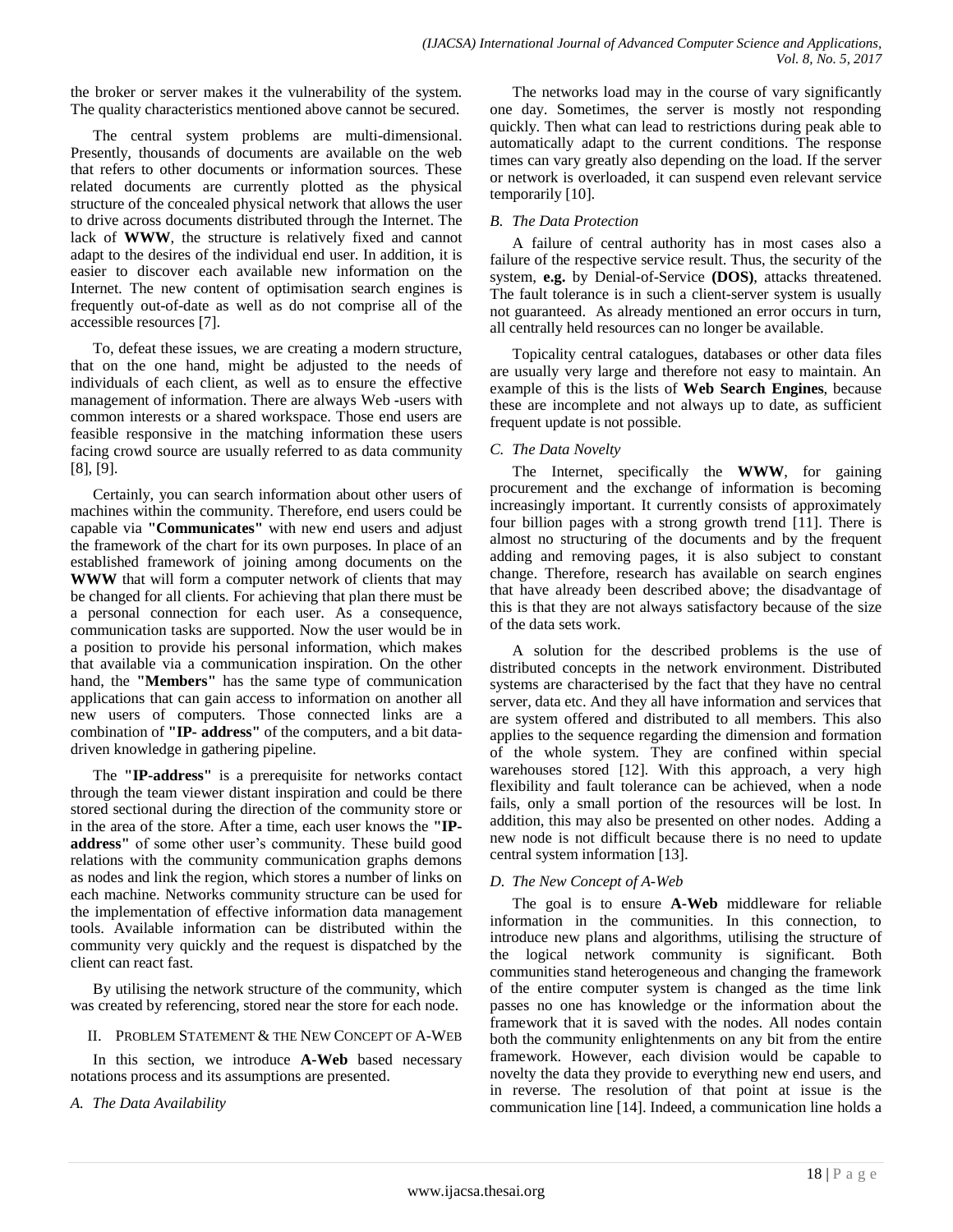distinct communication device for communicating data as of single node to the new node. The communication can be sourced an exploit in the target **URL**, and would be redirected towards a neighbour of the up-to-date node. Therefore, each new node has the ability to novelty data on earlier strange nodes and can identify a slightly new node in the framework of both communities. Chain communications are very influential resources for data-driven communication in the decentralised network management environments. With this unique mechanism, you can perform all sorts of tasks between nodes. As mentioned above, they create the sharing of interests and common information as a community. These resources order that the data of each node memorises in the new network community. In the situation two of the reality of information communication and technology **(ICT)**, must be a tool that the networks community deal through this problem of data on **ICT**, could be **e.g.** the result is made in case another call is important or not for the community. Communities can be divided into subgroups of communities, and sub-communities could be joined in view a single network community. That might be done using a vote-algorithm [15].

In addition, an effective mechanism needs into a cluster and disseminate brand-new data knowledge within the network's community. As a general rule, all members of the community drawn in modern data resources related to their inherent significances a choice the contented of your work. The adoption of well-known search engines survive not the largest effective design for here in view of they could not take advantage of the framework of the network's community.

Established in the both networks community framework of the optimisation of search engines algorithms could be refined decentralised like; Ant Colony Optimisation **(ACO)**, Ants are regularly using for networks management and community development for to gather new information from the nodes. This information is already shared within the cooperative communities on the Internet technology, but we have added new features in **A-Web**, through this system each community member can collaborate with other members of the community with the help of message line techniques.

A user can be a member of several networks communities, depending on their protections. Different capacities of attention network community to which the end user belongs are **"Horizontal Community"**. They may be signified by graphs of nodes. The limits in the graphs represent relationships between different nodes that represent the relationship between the different subjects. Thus, the end users organise keywords and receive one or more of the associated graphs. Those charts could similarly be seen as a community and promote the creation of **"Vertical Networks Community"**, also the vertical relationship between the network community and the real **"Horizontal Networks Community"**.

Such structuring different networks communities may survive used to speed up the search for information in datadriven networks community and to recover response time and availability. Taking place the one hand over, the use of the particular subject can be directed to a node within a community, and on the other hand, the community network can be structured for better routing throughout the community as draw in [16].

## III. THE STRUCTURE OF A-WEB COMMUNITIES

On the Internet, there are providers of information and services with the same or similar interests, work areas etc. These are formed by a so-called **"Community"**. Since the respective users of other services on access members of the community, they implicitly form a logical structure that the physical network structure superimposed. In contrast to the solid, generally, not changeable topology of the network is formed by the communities' structure changeable and can be customised to specific requirements.

*Thus, the following definition of communities can be given, "A community is in between the neighborhood relationships Providers of the same or similar content formed in the networks" [17].*

If you specifically build this structure and as in local warehouses for each user interesting neighbour node stores that may cause powerful, scalable and flexible logical network. These are tolerant by the apparent redundancy for disturbances on the nodes or on the network. By the presence of a server and various warehouses in any nodes can also be implemented in such an environment, as they are known as distributed operating systems. **E.g.** effective Search methods for distributed systems in a community are realised [18]. A client can be a component of other than single community depending on its field of interest. The nodes in the neighbourhood are different topic areas are allocated and managed separately. However, the individual regions can also be in the relationship with each other and thus produced by these compounds a vertical community. This structuring and the selection of keywords are left up to the user and thus provide their take on the subdivision of topics. These summarised under each item links to other computers are through the common entry on a given topic also logically linked, thus forming a horizontal community. This form the organisation of the search process supported by abstractions and refinements to the user through statistical analysis and comparison of the vertical community graphs other nodes that were considered in the search, the system may be proposed.



Fig. 1. The Structure of Cooperative Vertical & Horizontal Networks **Communities**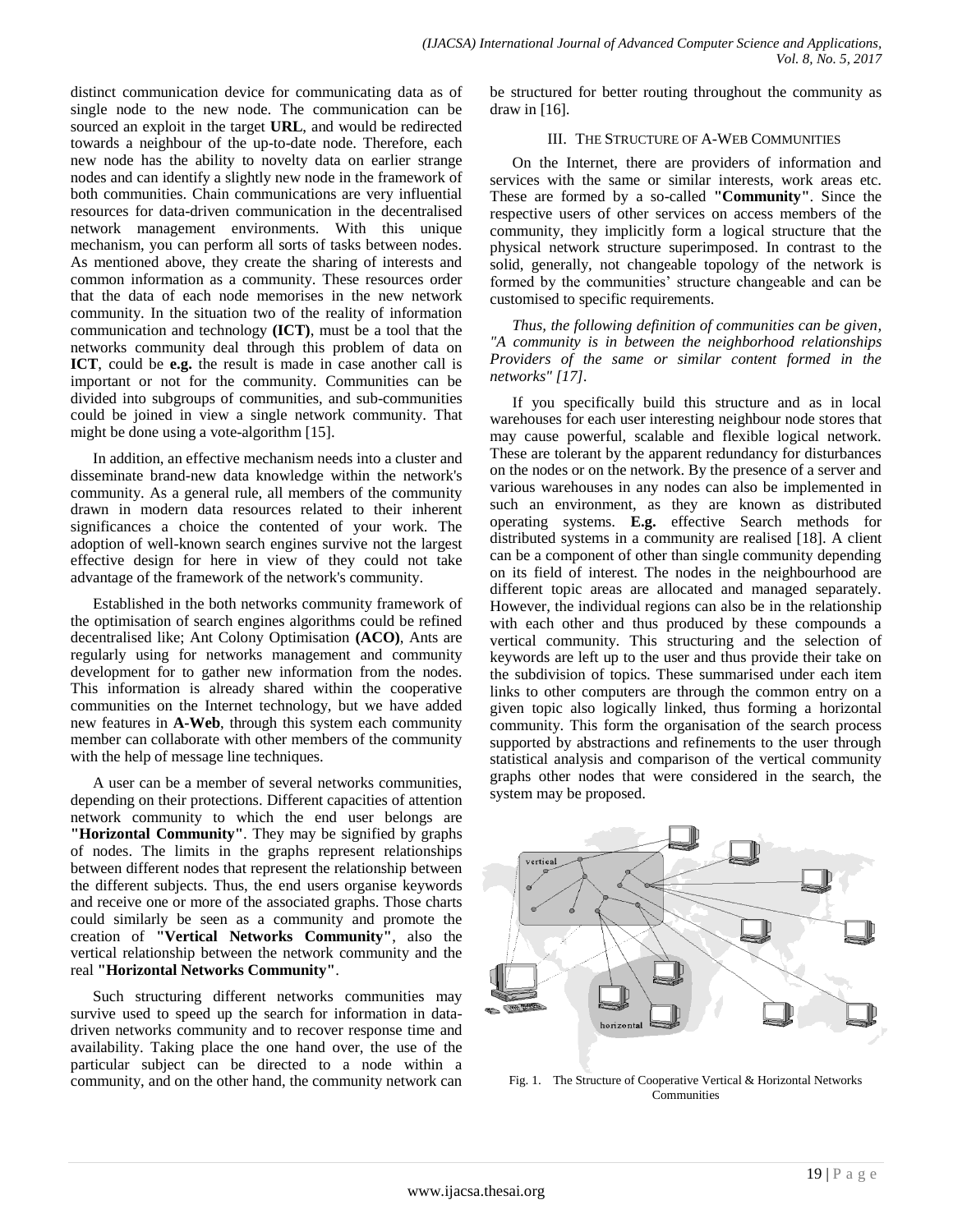**Figure 1** Shows the approach described above is again shown graphically user-defined relations between the individual threads are as **"Screen"** displayed on the top right and starting from there, the references to computers with the appropriate resources.

The search in the communities is a central point in the structure of the local warehouses and finding resources in the network. The next section is the search therefore described in more detail and there are also proposals for optimising indicated.

## IV. THE MATHEMATICALLY SETS OF PRINCIPALS IN SEARCH COMMUNITIES

Despite the distribution of all information on the entire community and the lack of any central information on available resources, the structure and current members of the community must be possible to access. All resources to another difficulty are the dynamics in such a composite way. At any time, a node from the community disappears or newly added. It is clear that this requires a powerful mechanism to make finding the required by the individual user resources. Message chains are a special form of communication in network distributed systems such as **"Communities"**. They work as follows:

If a node will seek a particular resource, it simply sends the request to randomly selected neighbours. And this will then process the request, the result return, and the original request sends now to one of his neighbour's. Thus, the message chain terminated after a certain number of hops at each visited node of the hop counter is decremented by one and the message only as long as forward, as the counter is greater than zero. This can be set before sending be how many nodes should be visited. Through an appropriate value for the **"Hop-Counter"** can be ensured, that all resources are found. The whole Internet has about a diameter of nineteen [19].

The expense of the search is in an efficient frame. Because now all the nodes send such messages, the load can in increase network greatly. To reduce this burden, was the merging introduced [20].

Here are two incidents on a node **"Message to Chains"** a message connected, while it will continue every single message on each node processed separately and also the **"Hop-Counter"** remains separately, tell a happening but always together. This will be less but something is greater message chains on the Internet go, but reducing the overall load on the network.

Message chains are thus a powerful and universal tool for all accumulating communication tasks in communities. The search can also be made more efficient by an appropriate structuring of the warehouses in the, unlike an arbitrarily grown community structure, the local entries are organised so that for a search within a community and secondly, the search on all nodes locally stored is optimised.

*The following requirements are placed on an optimal structure of a cooperative community.*

• The new topology should only local information from unstructured his community to construct.

- The diameter of the community should be known and as small as possible (what not known when grown, the unstructured community is).
- At the lowest possible valence fault, tolerance should exist.
- It should, for example, known algorithms are used for routing can.

One possibility for this is the topology of the **Ndimensional hypercube (N-dh)**. This has some very good properties which bring significant advantages when searching. An **N-dh** has a diameter of at a maximum **-Node** numbers of

**2 n** . This topology can be using only local information building the community warehouse.

*(a) Search for a new node*

*If S(v) = passively*

- *find a node x with S(x) = null*
- *Place*  $N(x) = \{v\}$  *and*  $M(x) = N(v)$  *where N(a) is the neighbourhood of a node.*
- *Place*  $N(v) = N(v) \cup \{x\}$
- $S(v) = active$  *and*  $S(x) = child$

*(b) Integration of the new node*

*If*  $S(x) = child$  *do for all z from*  $M(x)$ 

*If*  $S(z) = active$  *and*  $y = y(z)$  *(Son of z), sets* 

- $M(x) = M(x) \{z\}$
- $N(x) = N(x) \cup \{y\}$
- *If Child* =  $S(x)$  and  $M(x) = \emptyset$  sets
- $S(x) =$  *passively*
- *Set parent v of x S(v) = passively*

Each node in the **hyper-cubes (h-c)**, is assigned a unique **Id.** which is also **a "Timestamp, includes"**. Now the meetings are of two different **h-c**, so it must be with the higher dimension or destroy the same dimension of the other older, **e.g.** they shall take away the required node.

In addition, to the user piece created by piece unstructured community can even be built an optimised **h-c**. **"A"** is a user member of several communities, thus, for each community, such **h-c**, is established what the operations, in particular, the search in each community optimised. This is also possible because an **h-c**, relatively little local entries required. It is also a global **h-c**, conceivable combines the all stored on the node links to a common structure and thus, for example, an efficient search through community boundaries allows away.

As Shown in the figure, the time for the simulated generating a global **h-c**, shown as a function of cooperative community size on the Internet technology. The various graphs stand for the different size of the local neighborhood warehouses.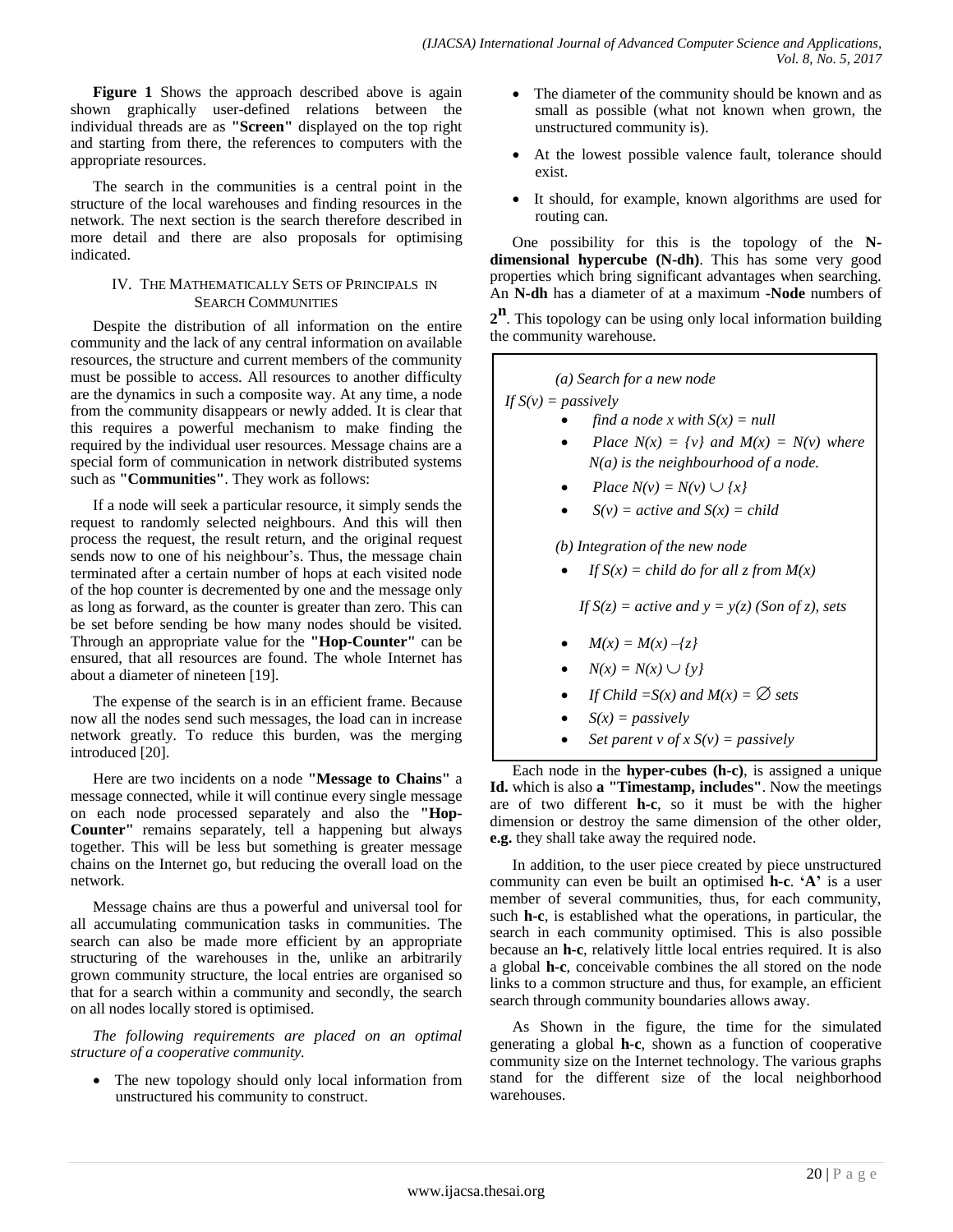

Fig. 2. The Time for Generation a global hypercube Cooperative Communities Size on the Internet Technology.

**Figure 2** shows the diagram above the graph runs for each dimension almost linear. The slight deviation towards the end is due to the longer seek times to explain that arise when the number of available nodes becomes smaller.

## V. A-WEB BASED DECENTRALISED INFORMATION STRUCTURE IN DETAIL

There are already several projects that use the Internet communities. Each uses this concept but only in order to realise a certain idea, **e.g.** uses the communities to establish a distributed **"file-sharing"** system and **"Free-net"** is based on the cooperative communities' idea of a data-driven networks management and social networks information system similar the **WWW**. The main objective of the project **A-Web** based adaptive data-driven networks management is a real testing environment for the study of the properties of cooperative communities on the Internet technology to create. It is intended to provide an open field test on the one hand but on the other hand options as of distributed operating systems such as the Web operating systems **(WOS)**, are known to provide.

**Figure 3** shows the structure of creating **A-Web** application which will provide the facility of openly access data on free-net. This platform is based on the cooperative community structure. First, it will be matching different scientific keywords for selection of different kinds of the scientific research publications or, any kind of soft data, later it will call all data from community-based warehouse and at the same time, it will store data in community-based document warehouse. This is used in order to give users the ability to access external documents to publish and own documents store and call from the community-based document warehouse in this decentralised information data-science library. Another important point is to manage all documents using a Graphical User Interface **(GUI)** as well as the beyond-mentioned thought of vertical and horizontal networks communities. **A-Web** program package is developed with the help of **"Java programming language".** [21] implemented in order to achieve good portability.

*A-Web nodes consists of two key systems*

- The cooperative community as **A-Web server**
- The cooperative community as **A-Web Editor**

The server responds to all requests from other members of the community and is also the communications client of the local node of the server uses the above-described message chains for all communication safeguard.

The following **Figure 3 s**hows the structure of nodes **A-Web**. The individual services provided by the server are built as modules and can also be added during operation. This makes the server flexible and expandable. The following standard modules are included in the server.

## *A. The Ping Component*

The first ping service component module is a basic service in **A-Web**, which each node allows other machines on the network to contact and find out if they have also enabled **A-Web** server or not.

## *B. The Search Component*

The search component for the search in the community is also very important. It will be used to answer incoming search requests. To make an inquiry to answer, it accesses the local community warehouse.



Fig. 3. The Structure of Creating A-Web Nodes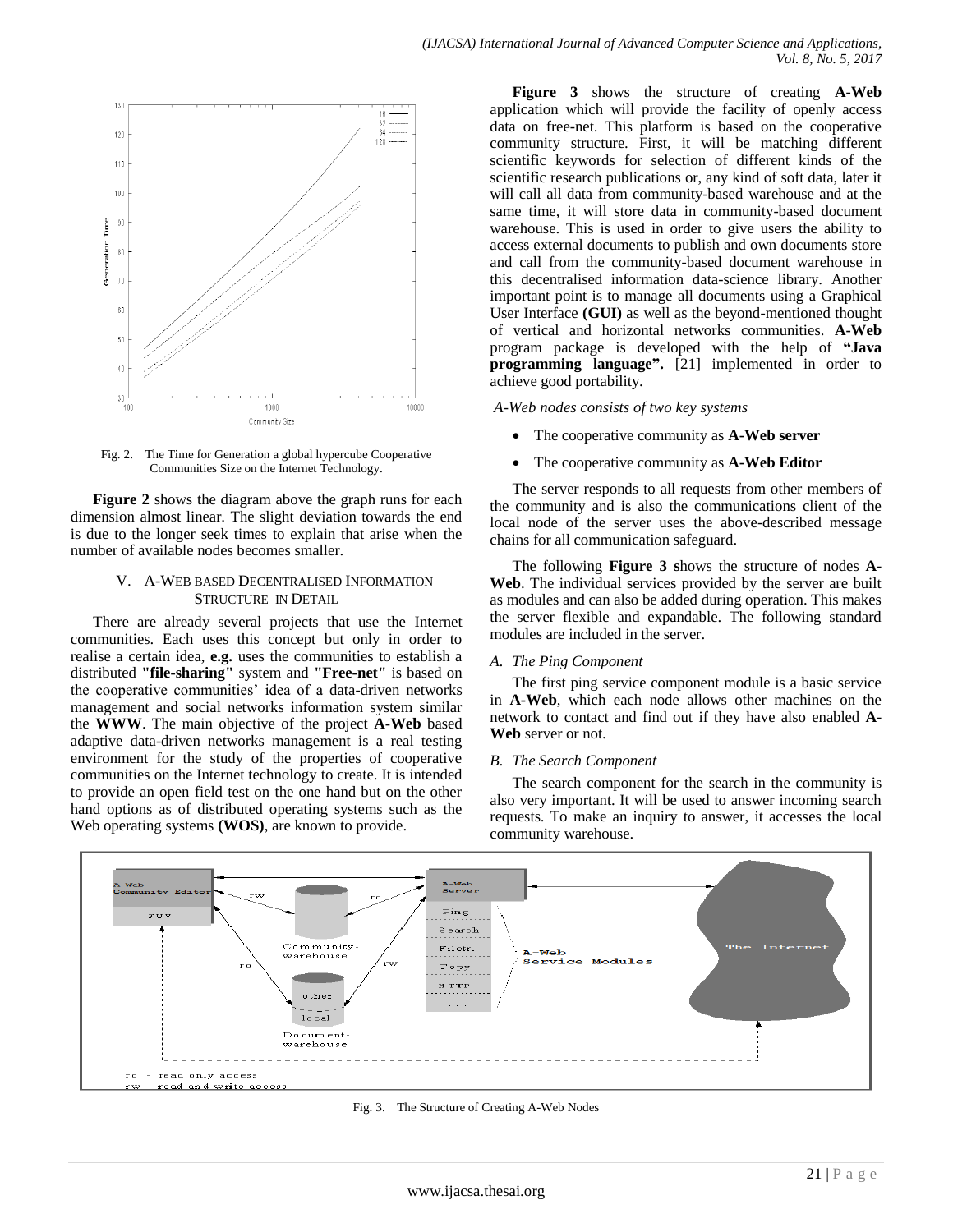## *C. The Filter Component*

**A-Web** filter is a program that can screen an incoming web page to decide whether some or all of it should not be displayed to the user. The filter checks the source or content of a web page aligned with a set of rules provided by organisation or person who has installed the web filter. **A-Web** filter allows an enterprise or individual user to block out pages from the Web- sites, that are likely to include objectionable advertising, pornographic content, spyware, viruses, and other objection content. Vendors of Web filters claim that their products will reduce recreational Internet surfing among employees and secure networks from Web-based threats.

## *D. The Copy Component*

The copy component service is the procedure of taking raw objects and the **"copy"** whatever thing from a novel to a web page and improving the formatting, style, and accuracy of the text. The goal of copy editing is to ensure that content is accurate, easy to follow, fit for its purpose, and free of error, omission, inconsistency, and repetition. In the context of publication in print, copy editing is done before typesetting and again before proofreading, the final step in the **A-Web**, node cycle.

## *E. The HTTP Protocol*

The Hypertext Transfer Protocol **(HTTP)**, is a request protocol for distributed collaborative, hypermedia information system. **HTTP** is the foundation of data communication for the **WWW**. Hypertext is structured text that uses logical links **(hyperlinks)**, between nodes containing text. **HTTP** is the protocol to exchange or transfer hypertext [2].

## VI. A-WEB BASED COOPERATIVE COMMUNITIES GRAPH EDITOR

**A-Web** based cooperative networks communities graph editor is the **GUI**, for the adoption of data-driven networks management cooperative community-based warehouse display the main editor of the graphical editor. The new contents of the user"s cooperative community are: represented storage, vertical and horizontal networks community as a graph. Every keyword is described even as the highlight, and the connection among keywords, which chart controls. The connection among these two keywords is not automatically the method; to **"identify"**  and the other, in another shade. The edges preserve the real weighed to state the connection among power so far. The query may be necessary to restore the correct keywords. This can be limited by granting access rights to the edges.



Fig. 4. The Graphical User Interface **(GUI)** of **A-Web** Community Editor for Searching and Connecting various Nodes

**Figure 4** shows the horizontal and vertical communities to the cooperative community editor are managed. It supports the user in structuring the community graphs as well as in the choice of keywords. It can also access restrictions are given to those created by the explorer structure does not or only to certain groups of users to share. The editor also provides the interface for the search and for the insertion of individual documents in the library ready. Any data that are required for the organisation of the **"Community-based Warehouse"** are stored. The nearby stored multiple documents belong to **"Community-based Document Warehouse"**. It is separated into two areas:

- One for the document that presents the local users available and another for the client downloaded the foreign document. Links that point to other documents, be at certain intervals tested to date and updated as required.
- To become a member of **A-Web**, **"Cooperative Community"**, besides the mentioned software the knowledge is necessary for another node that already is for cooperative community belongs. The search mechanism other members are found and where local community warehouse is stored. Through these entries, the communities of the users are built.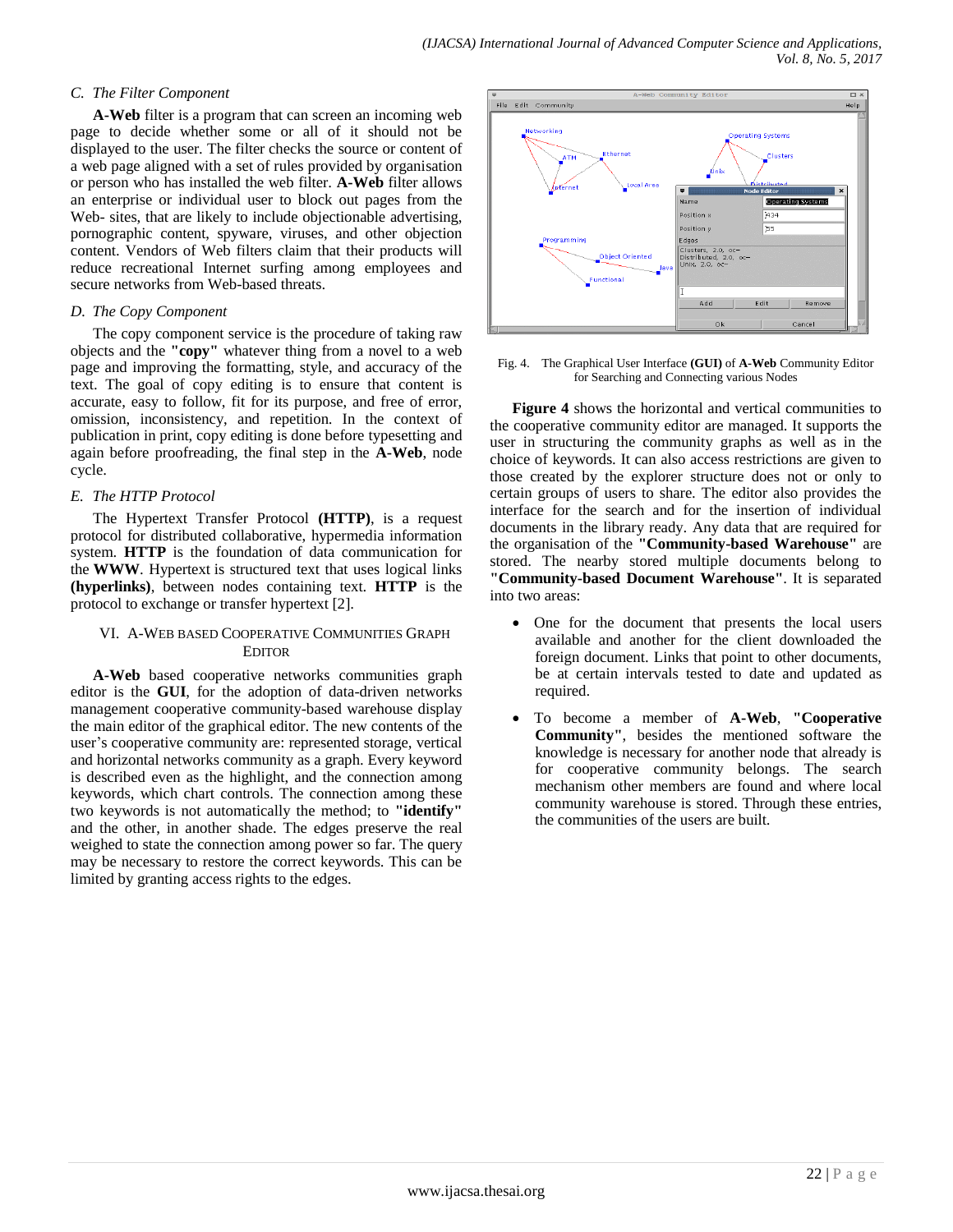## VII. CONCLUSION

In this research paper, we introduce **A-Web**, based Techniques which are based on adaptive data-driven networks management on all Internet applications have been developed fast throughout the history of deficient doubt. This improvement was motivated next to the requirement for seeking infrastructures systems coping with the necessities of Internet applications and the workload of distinction. Sooner than the appearance of the virtualisation knowledge, information centres' are provided. Moreover, common or devoted hosting platforms for Internet applications are also provided. Virtualisation expertise many new features to information centres. Additionally, workload consolidation will be alive and resettlement and active supervision of resources will also be virtualised.

This article shows that the cooperative community, of course, has a potential for future developments in the area of influence of computer networks and distributed systems.

According to the authors, this development is based on initial stage. Initial investigations present the completely new concept of **A-Web**, the structure of **A-Web**, communities, and understanding the way of cooperative communities on the Internet technology for adaptive data-driven networks management message line techniques towards self- organising systems can be created and therefore the respective requirements are optimally adapted.

Through special mechanisms to manage communities and search communication within the communities; there is very flexible and well manageable basis for a number of efficient tools and work environments. Using the example of **A-Web**, Ccommunity editor could be shown to combine the simple handling and thickness of existing central client-server systems and the flexibility and fault tolerance of distributed, decentralised architectures. The main objective of the project **A-Web** based adaptive data-driven networks management is a real testing environment for the study of the properties of cooperative communities to create. It is intended to provide an open field test on the one hand but on the other hand options as of distributed operating systems such as the Web operating systems **(WOS)**, are known to provide and another important point is to manage the documents using a Graphical User Interface **(GUI)**, as well as the beyond-mentioned thought of vertical and horizontal networks communities.

## VIII. FUTURE WORK

This research opens up many opportunities for small projects and long term comparison. We summarise the future orientation as follows:

In the future, we plan to expand our research into the efficient use of vertical and horizontal computer networks and distributed systems scalability. Secondly, we want to develop and implement adaptive models dynamically. Currently, our strategy involves more policymaking work, so that the study of recovery and adaptation of automated models. In addition, we will take into account the types of heterogeneous signals as a method of optimising resources.

#### ACKNOWLEDGMENT

The publication of this research was supported by **Nature Science Foundation of China under (Grant No. 61572095).**

#### **REFERENCES**

- [1] "Cisco Visual Networking Index: Global Mobile Data Traffic Forecast Update, 2014-2019".
- [2] Worldwide Intelligent Systems 2013–2017 Forecast: The Rise of Intelligent Systems (IDC#241359, July 2013).
- [3] M. Enescu, "The three mega trends in cloud and IoT," Cisco blog at http://blogs.cisco.com/cloud, Accessed: 2016-04-01.
- [4] "Digital Internet of Things homepage" http://www.internetofthings.fi/proj, Accessed: 2016-04-01.
- [5] MPEG, "Information technology dynamic adaptive streaming over HTTP (DASH)-part 5: Server and network assisted DASH (SAND)," ISO/IEC CD 23009-5:2014, 2014.
- [6] Akashdeep and K. Kahlon, "An embedded fuzzy expert system for adaptive WFQ scheduling of IEEE 802.16 networks," Expert Systems with Applications, vol. 41, no. 16, pp. 7621–7629, November 2014.
- [7] G. Rossini, D. Rossi, Evaluating CCN multi-path interest forwarding strategies. Computer Communications, vol. 36, no. 7, pp. 771-778, 2013.
- [8] C. Yi, A. Afanasyev, L. Wang, B. Zhang, and L. Zhang, Adaptive forwarding in named data networking. ACM SIGCOMM Computer Communication review, vol. 42, no. 3, pp. 62-67, 2012.
- [9] Yer, B., Sankaranarayanan, G., Lenard, M.L.: "Model management decision environment: a web service prototype for spreadsheet models', Dec. Support Syst., 2005,40, (2), pp. 283–304.
- [10] N. Deo and P. Gupta. World Wide Web: A Graph-Theoretic Approach. CS TR-01-001, University of Central Florida, 2001.
- [11] Peleg, David (2000), Distributed Computing: A Locality-Sensitive Approach, SIAM, ISBN 0-89871-464-8.
- [12] Levin, D. Z. (2000). Organizational learning and the transfer of knowledge: An investigation of quality improvement. Organization Science, 11(6), 630-647.
- [13] M. Weiser: The Computer for the 21st Century, Scientific American, September 1991, pp. 94-10 (A).
- [14] Francis Heylighen. Collective Intelligence and its Implementation on the Web: Algorithms to Develop a Collective Mental Map. Computational & Mathematical Organization Theory, 5(3):253–280, 1999.
- [15] P. Kropf. Overview of the WOS Project. In SCS A. Tentner, editor, ASTC High-Performance Computing, pages 350–356, San Diego, CA, 1999.
- [16] http://www.techwarelabs.com/articles/other/wimax\_wifi/images/wimaxdiagram.gif.
- [17] H. Unger and T. Böhme. Distribution of information in decentralized computer communities. In A. Tanner, editor, ASTC High-Performance Computing, Seattle, Washington, 2001.
- [18] Andrews, Gregory R. (2000), Foundations of Multithreaded, Parallel, and Distributed Programming, [Addison–Wesley,](https://en.wikipedia.org/wiki/Addison%E2%80%93Wesley) [ISBN](https://en.wikipedia.org/wiki/International_Standard_Book_Number) [0-201-35752-6.](https://en.wikipedia.org/wiki/Special:BookSources/0-201-35752-6)
- [19] G. Coulouris, J. Dollimore, T. Kindberg: Distributed Systems Concepts and Design (Third Edition), Addison-Wesley, ISBN 0-201-62433-8, August 2000 (B).
- [20] D. Kotz, R. Gray: Mobile Code the Future of the Internet, Third International Conference on Autonomous Agents, Seattle, 1999 (B).
- [21] Sun Microsystems Inc. The Java Language Specification, 2000.

#### AUTHOR PROFILES

*Muhammad Tahir* was born in (1987). He received his Bachelor of Science Degree in Software Engineering from the University Of Sindh Jamshoro Pakistan in (2008). And Master of Engineering Degree in Software Engineering from CHONGQING University P.R. China in (2014). Currently, he is a Ph.D. Research Scholar in School of Software Technology, Dalian University of Technology, P.R. China. His research interest includes Webbased Software defect prediction models, Web-based tuning, IOT, Cloud computing and Fog Computing.